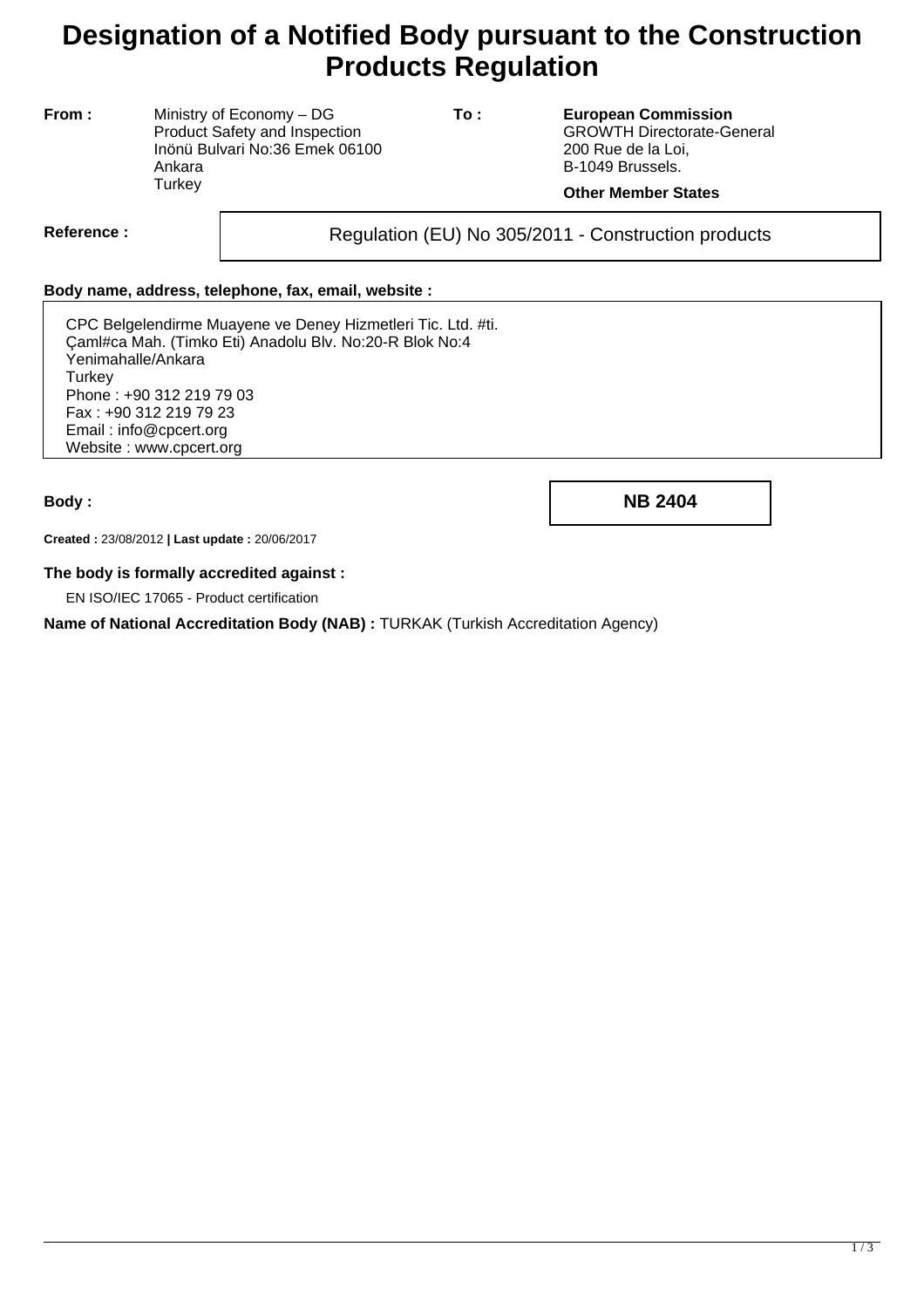## **Tasks performed by the Body :**

**Last approval date :** 29/10/2020

| <b>Decision</b> | Product family, product/Intended use                                                                                                                                                                                                                                                                                                                                                                                                                                                                                                                             | <b>AVCP system</b>                                    | <b>Technical specification</b>                                                   |
|-----------------|------------------------------------------------------------------------------------------------------------------------------------------------------------------------------------------------------------------------------------------------------------------------------------------------------------------------------------------------------------------------------------------------------------------------------------------------------------------------------------------------------------------------------------------------------------------|-------------------------------------------------------|----------------------------------------------------------------------------------|
| 97/555/EC       | Cements, building limes and other hydraulic binders : -<br>Calcium sulphoaluminate based cement (preparation of<br>concrete, mortar, grout and other mixes for construction and<br>for the manufacture of construction products).                                                                                                                                                                                                                                                                                                                                | Product<br>Certification Body<br>(System 1+)          | EAD 150001-00-0301                                                               |
| 97/555/EC       | Cements, building limes and other hydraulic binders : - Rapid<br>hardening sulfate resistant calcium sulphoaluminate based<br>cement (preparation of concrete, mortar, grout and other<br>mixes for construction and for the manufacture of<br>construction products).                                                                                                                                                                                                                                                                                           | Product<br><b>Certification Body</b><br>$(System 1+)$ | EAD 150004-00-0301                                                               |
| 97/555/EC       | Cements, building limes and other hydraulic binders : - Rapid<br>setting cement (preparation of concrete, mortar, grout and<br>other mixes for construction and for the manufacture of<br>construction products).                                                                                                                                                                                                                                                                                                                                                | Product<br><b>Certification Body</b><br>(System 1+)   | EAD 150008-00-0301                                                               |
| 97/555/EC       | Cements, building limes and other hydraulic binders : - Blast<br>Furnace Cement CEM III/A with assessment of sulfate<br>resistance (SR) and optional with low effective alkali content<br>(LA) and/or low heat of hydration (LH) (preparation of<br>concrete, mortar, grout and other mixes for construction and<br>for the manufacture of construction products).                                                                                                                                                                                               | Product<br><b>Certification Body</b><br>(System 1+)   | EAD 150009-00-0301                                                               |
| 97/555/EC       | Cements, building limes and other hydraulic binders : -<br>Special cements, including:<br>-low heat<br>cements,<br>-sulfate resisting cement,<br>-white<br>cement,<br>-sea water resisting cement,<br>-low alkali<br>cement (preparation of concrete, mortar, grout and other<br>mixes for construction and for the manufacture of<br>construction products).                                                                                                                                                                                                    | Product<br><b>Certification Body</b><br>(System 1+)   | EN 14216:2004<br>EN 14216:2015<br>EN 15743:2010<br>EN 15743:2010+A1:2015         |
| 97/555/EC       | Cements, building limes and other hydraulic binders : -<br>Calcium aluminate cements (preparation of concrete, mortar,<br>grout and other mixes for construction and for the<br>manufacture of construction products).                                                                                                                                                                                                                                                                                                                                           | Product<br><b>Certification Body</b><br>$(System 1+)$ | EN 14647:2005<br>EN 14647:2005/AC:2006                                           |
| 97/555/EC       | Cements, building limes and other hydraulic binders : -<br>Masonry cements (preparation of concrete, mortar, grout and<br>other mixes for construction and for the manufacture of<br>construction products).                                                                                                                                                                                                                                                                                                                                                     | Product<br><b>Certification Body</b><br>$(System 1+)$ | EN 413-1:2011                                                                    |
| 97/555/EC       | Cements, building limes and other hydraulic binders : -<br>Building limes, including:<br>-Calcium limes,<br>-Dolomitic<br>limes,<br>-Hydraulic limes (preparation of concrete, mortar,<br>grout and other mixes for construction and for the<br>manufacture of construction products).                                                                                                                                                                                                                                                                           | FPC Certification<br>Body (System 2+)                 | EN 459-1:2010                                                                    |
| 97/555/EC       | Cements, building limes and other hydraulic binders : -<br>Hydraulic road binders (preparation of concrete, mortar, grout<br>and other mixes for road bases stabilisation).                                                                                                                                                                                                                                                                                                                                                                                      | <b>FPC Certification</b><br>Body (System 2+)          | EN 13282-1:2013<br>EN 15368:2008+A1:2010                                         |
| 97/555/EC       | Cements, building limes and other hydraulic binders : -<br>Common cements, including:<br>-Portland<br>cement,<br>-Portland composite cements: Portland-slag<br>cement, Portland-silica fume cement, Portland-pozzolana<br>cement, Portland-fly ash cement, Portland-burnt shale<br>cement, Portland-limestone cement, Portland composite<br>cement,<br>-Blastfurnace cements,<br>-Pozzolanic<br>cements,<br>-Composite cements (preparation of concrete,<br>mortar, grout and other mixes for construction and for the<br>manufacture of construction products). | Product<br><b>Certification Body</b><br>$(System 1+)$ | EAD 150003-00-0301<br>EN 197-1:2011                                              |
| 97/740/EC       | Masonry and related products (1/3) : - Factory-made,<br>designed masonry mortars (in walls, columns and partitions).                                                                                                                                                                                                                                                                                                                                                                                                                                             | <b>FPC Certification</b><br>Body (System 2+)          | EN 998-2:2010                                                                    |
| 97/740/EC       | Masonry and related products (1/3) : - Masonry units category<br>I (in walls, columns and partitions).                                                                                                                                                                                                                                                                                                                                                                                                                                                           | <b>FPC Certification</b><br>Body (System 2+)          | EN 771-1:2011<br>EN 771-1:2011+A1:2015<br>EN 771-2:2011<br>EN 771-2:2011+A1:2015 |